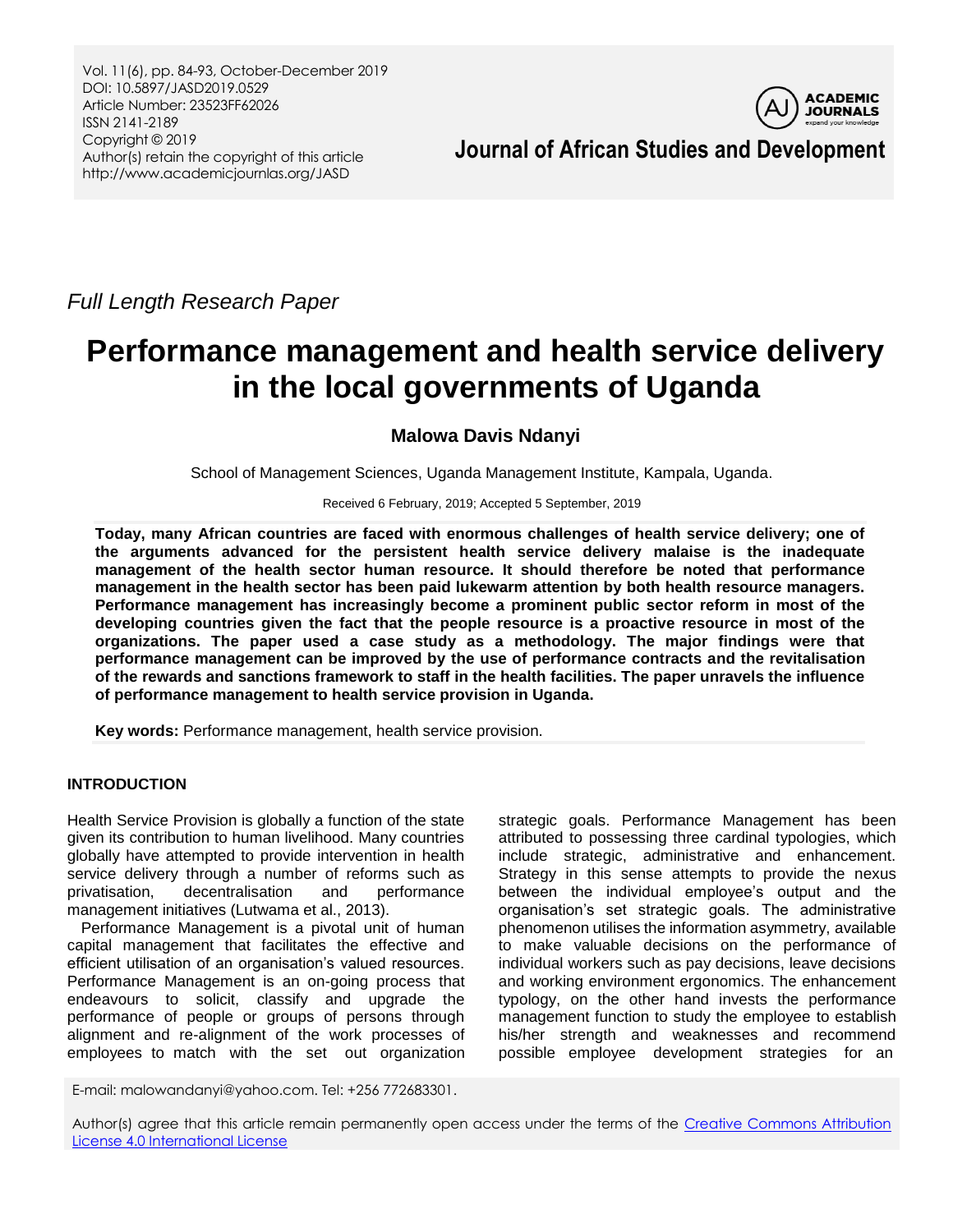organization.

Tobias and Peter (2009) argues that performance management thrives on three fundamental stages, namely; performance planning, performance monitoring and performance evaluation. Performance planning is the most critical stage because if things go wrong at planning then the two stages cannot function effectively. It is expected that at the beginning of each planning period, each employee together with his/her appraiser agree on the performance plan. The second stage is performance monitoring. Under performance monitoring, the employee is expected to keep tracking the plan together with her/his supervisor weekly, monthly and quarterly on the progress of work. The last stage is performance evaluation, where both the appraiser and appraisee meet to evaluate the performance of the employee by determining the specific scores for the performance of the employee in a specific period of time (Tobias and Peter, 2009).

Smith (2002) argues that for performance management to be effective, six (06) important principles must be observed as follows: transparency, consistence, proactiveness, responsibility, balanced, and proportionateness. Under transparency, there is need to establish clear parameters to be used during the process of performance management, there is need to match the set out objectives and the overall goal of the organization that is consistence. Proactiveness requires organizations to track performance challenges in time and be able to mitigate the challenges as they appear. Under responsibility, it is imperative to set objectives which must be met to the expectation of the citizens who are the consumers of the health services. A good performance management system should be balanced in order to ensure aspects of quality, safety and coherency are observed.

Finally, there is the principle of proportionateness. This calls for consideration of local needs and requirements, performance measurement should be based on what a particular community needs and how their community needs can be addressed in terms of health care provision.

### **Performance management in the health sector**

In an attempt to define performance management, the words will be defined separately.

# *What is performance?*

Performance can be defined as the process of planning the value creation and taking action to control value creation, however, in terms of health care, performance should focus on health care, financial strength, health care operations and health care people development and finally health care patient satisfaction (Tobias and Peter, 2009).

## *What is management***?**

Management is the act of conducting, supervising, planning, controlling, organizing and budgeting for an organization with a view of achieving the organization's desired goals?

## *What is performance management?*

Performance management is a notion borrowed from the management literature that has only recently been adopted in the health service delivery field. It is a strategic and integrated approach to delivering sustained success to organizations by improving the performance of the people who work in them and by developing the capacities of individuals and their teams to ascertain their immense contribution (Armstrong and Baron, 1998).

# **Overall objective of the paper**

The objective of the paper is to interrogate how performance management can improve health service delivery in the Ugandan District Local Governments.

# **Research questions**

The paper is guided by the following research questions:

(1) Can staff performance contracting improve health service delivery in Ugandan Local Governments? (2) Can enforcement of the rewards and sanctions framework transform health service delivery in Uganda? (3) What are the critical challenges facing performance management in the health service delivery in Uganda?

Despite the fact that Uganda has adopted a number of performance management reform initiatives in the health service delivery facilities in the last decade such as result oriented management (ROM) framework, rewards and sanctions framework, digital check in and check out system, performance contracts for all heads of units/divisions, integrated personnel and payroll system (IPPS), and balanced score card framework, little or no significant output has been registered (Transformation Paper: MoPS Uganda, 2011). This paper therefore unravels the strategies that can be utilised to improve performance management in the health delivery facilities.

# **Theoretical review**

A number of theories have been advanced to explain performance management and health service delivery. This paper is premised on the Principal-Agency theory as reviewed in the following.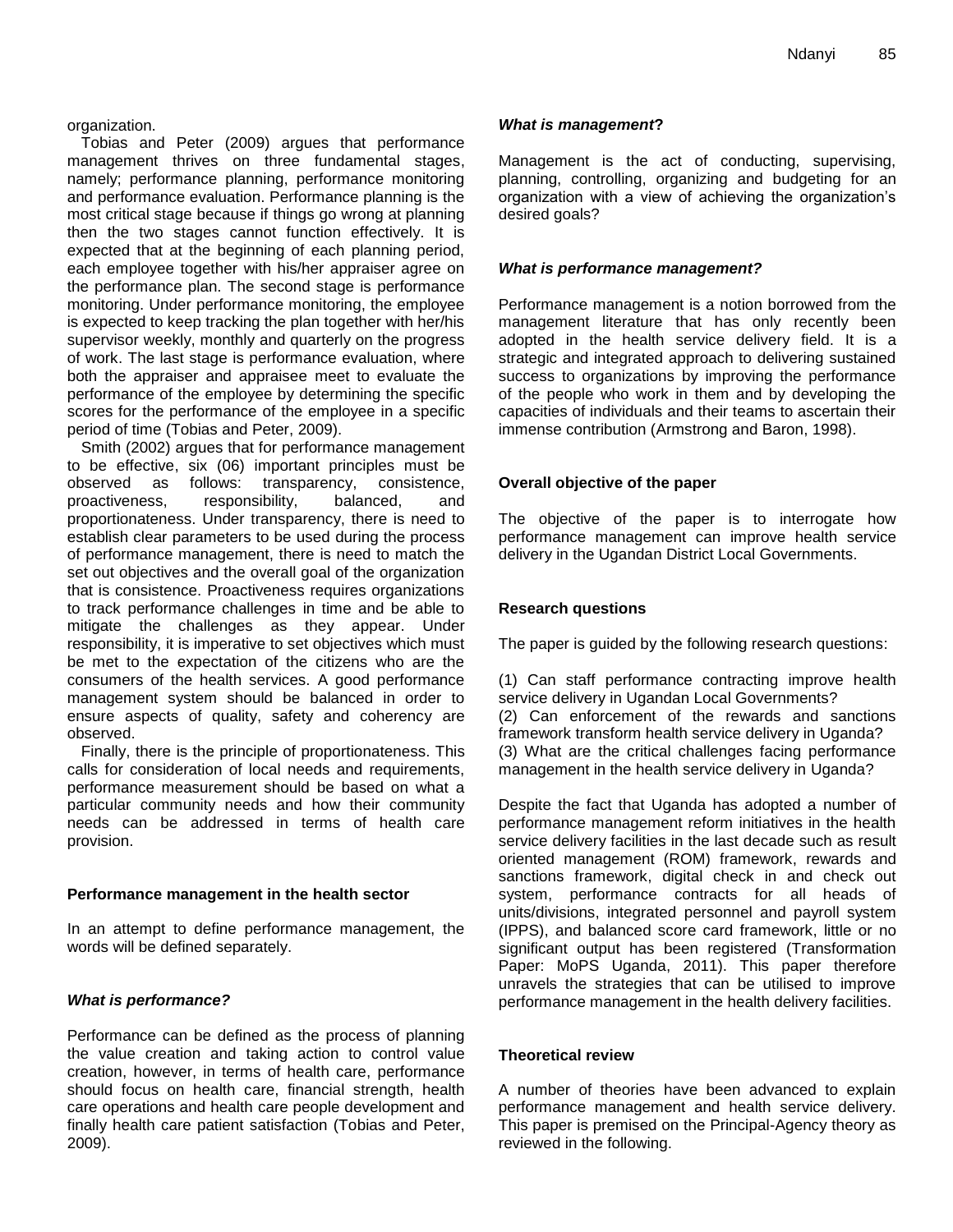# *Principal-Agency theory*

The Principal-Agency theory presupposes that the owners of the business are the principal. The managers, who do the day-to-day management of the business or company, are the agents. In the public service, the citizens are the principal and the government is the agent. The rationale is that the principal leaves the agent to take charge of the business (service provision) on its behalf because most times the agent has more information and skills about the management of the business (Lane, 2000).

There is a clear relationship between the principal and the agent. The principal serves the interests of the agent. The principal is expected to put up mechanisms to monitor, supervise and control the actions and inactions of the agent. It is argued that over time the cost of supervision and monitoring the performance of the agent can be high and difficult to achieve and hence the agent is left to work independently.

It should be noted that the Principal-Agency theory attempts to explain the notion of public sector reforms (PSRs) which were designed with the intention of transforming public sector management through various approaches such as performance management, decongestion, and contracting-out. In addition, the Principal-Agency theory explains the variation in the behaviour or decisions when demonstrated by group members. Specifically, it explains their differences in behaviour or decisions by noting that the two parties often have different goals and, independent of their respective goals, may have different attitudes towards risk.

# **LITERATURE REVIEW**

Key sub-themes under performance management and health service delivery will be discussed in following.

In terms of definition, performance management is both a strategic and integrated approach to delivering sustained success to organizations by improving people performance who work in them and by developing the capabilities of individual contributors and teams. Performance management is strategic in the sense that it is concerned with a business broader issues to enable it to function effectively in its environment and the general direction it intends to go to achieve long-term goals.

Simply put, performance management is viewed as the way work is organized to achieve the best possible outcomes. From this simple viewpoint, it is not a system or technique but the totality of everyday activities of managers. In this sense, performance management approach to creating a shared vision of the purpose and aims of the organization helping each individual employee understand and recognize their part in contributing to them, and in so doing, manage and

enhance performance of both individuals and the organization.

To carry out performance management in the public sector, the commonest approach to use is the staff appraisal tool. However, in practice the focus has more often been geared away from performance towards behavioural issues. For many years, traditional approach to staff appraisals relied heavily on the interaction between a supervisor and the person appraised and the outcomes of appraisal interviews were considered confidential, even the appraisee did not know the outcome of the appraisal. Although personal interaction is highly desirable in any performance management system, it does not per se facilitate the necessary integration and matching between individual and service or organizational objectives. In the 1980s and 1990s, many organizations still attempted to improve performance and service quality by ensuring staff compliance to objectives set at the top that are cascaded down various organizational layers (Boland and Fowler, 2000). In the past, the rationale for appraisal was that the "manager knows best" and that quality and performance management should be left to the mangers because they were largely managerial responsibilities. Today, few performance-oriented and quality-oriented organizations operate in this manner (Ibid).

As a public sector reform, performance management has a bearing on the delivery of health services. It should be emphasized that performance management strategy is neither about establishing a top-down appraisal system neither is it a method of generating information for pay or management decisions. It is a strategic process because it is forward-looking and developmental. It is a framework where managers can support their members rather than dictating to them. The impact of performance management will only be much more significant if it is regarded as transformational rather than as an appraisal process.

Accountable public institution is one of the other key sub-themes on performance management under a decentralized health service. Norman in Olum (2004) postulates that "the rationale for measuring performance is varied and includes the principle of accountable public institutions to ensure that money has been spent as agreed and in accordance with procedures and efficient use of resources". That, to operationalize accountability, there is a need to establish how money was spent, comparing costs to ensure efficiency, relating effectiveness to intended objectives and outputs, and provision of equitable services.

The other sub-theme on performance management is with regard to the measurement of people responsiveness to change. Olum (2004) asserts that power of performance management is expressed in the slogan which states that "what is measured gets done". This slogan is significant because measuring makes employees' responsiveness regarding changing their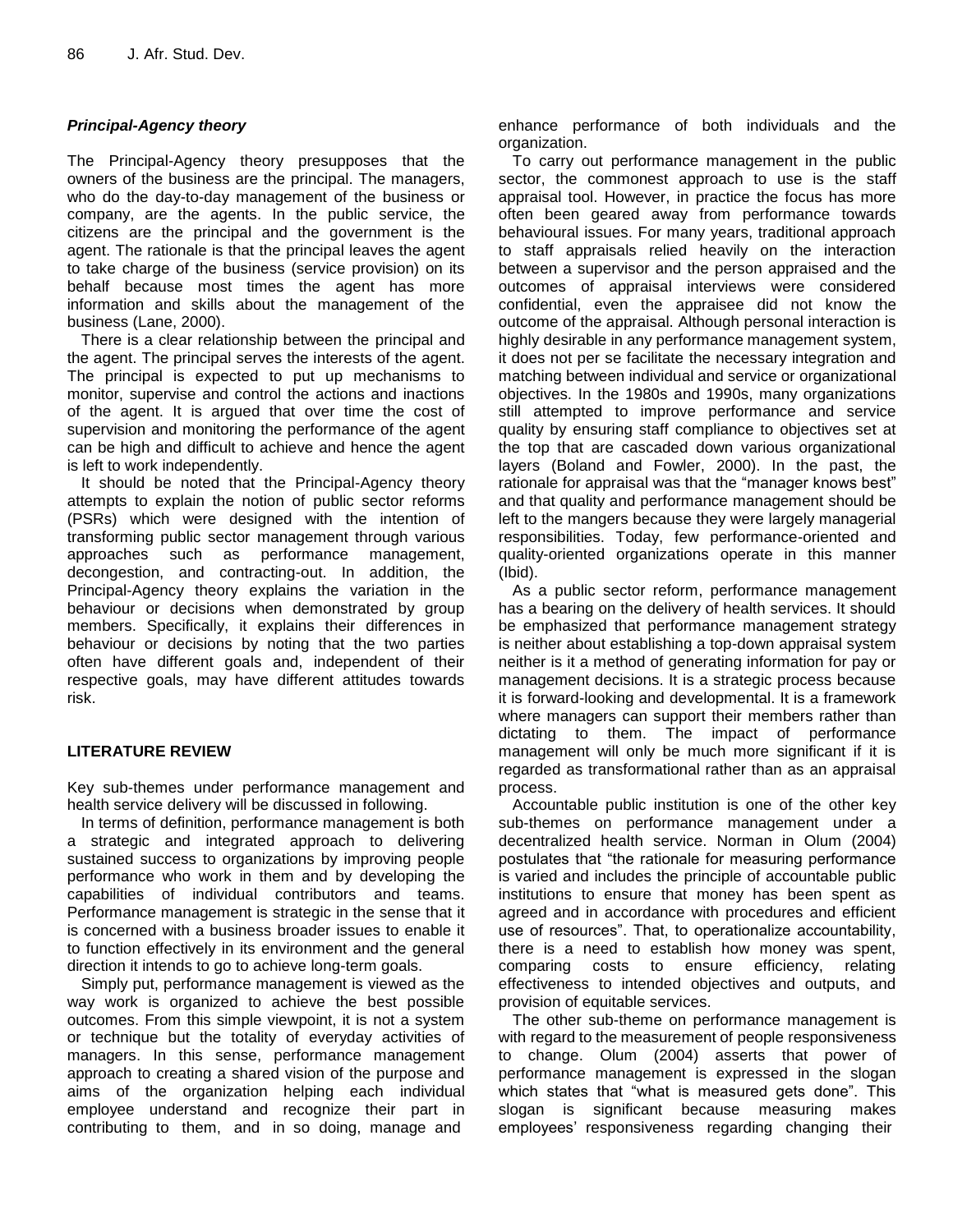values in their organization accountable to the public about their service expectations.

In fact, in performance management, measurement is an important concept simply because it is the basis upon which feedback is provided and generated. In addition, measurement identifies where things are going well to provide the foundation for building further success as well as indicating potential problem areas for corrective action to be taken. In general, measurement provides the basis for answering two fundamental questions. "Is what is being done worth doing? and has it been done well, or if not well, why?" (Ibid).

High employee performance is another sub-theme related to performance management. Performance is about behaviour and should be distinguished from other outcomes because they can be controlled by systemic variables outside the control of the performer. Here, the implication is that performance measurement can only focus on an individual's or group's eventual output, if and only if, systemic factors can be controlled. This is why the overall precise impact of high performance management on employees remains enigmatic. They argue further that the research undertaken ultimately pulls upon a diverse set of organizations in a myriad of settings within the high performance management may be more or less compatible.

The other sub-theme on performance management is close relationship between management and staff and the action on appraisal results by managers. In other words, performance management requires close proximity between management and staff as well as the managers' ability to act on the appraisals' results. Unfortunately, local decision-making powers is often absent from health system (World Health Organization, 2001). Thus, decentralized health service is an essential prerequisite for performance management as is the need to avoid unnecessary bureaucracy when dealing with the results of performance appraisal.

In most developing countries, performance management systems suffer from numerous limitations, namely, information flaws, poor record keeping, lack of up-dated work schedules, overly formalistic communication systems, and limited or no feedback mechanisms. On the other hand, performance management systems are likely to contribute to improved system designs that focus on identifying aspects relating to performance in order to effectively address them (Martínez, 2001). Research studies across developing countries for health delivery reveal that most health units do not offer career advancement opportunities for their staff. However, when health workers are promoted they eventually get motivated and become enthusiastic about their work performance and appraisal system. As part of the feedback on performance appraisal, most health workers in Uganda indicated that they were trained in order to enhance their work-related performance. In addition, they observed that training needs assessment (TNA) had been conducted through the performance appraisal system and some health workers agreed that they were part of this process. Training and development opportunities are normally identified by supervisors with the help of performance appraisal feedback. At times, however, the funding of these activities is quite difficult due to the inadequate budgets most of the health units suffer from (Armstrong and Baron, 1998).

Performance management is a key function of a vibrant system, it should be professionally displayed with key principles guided by objectivity, professionalism, consultation, openness, and result orientation. Some studies (World Bank, 1999) have alluded to the fact that the use of performance contracts has greatly improved workers' performance in the health sector, since most of them are expected to agree on targets and the renewal of their contracts would largely depend on the achievements of the targets set. Incidentally, the use of performance contracts has not achieved its intended objectives given the fact that there is high labour turnover among the health workers.

#### **METHODOLOGY**

The study used a case study design because it provided greater insights and understanding of the dynamics of a specific research situation which is prompted by the researcher and his or her research problem. A case study design is advantageous because it allows the researcher to see beneath the responses of the respondent specifically the case study design provided an opportunity for intensive and extensive analysis of specific characteristics such as behaviour, opinion, beliefs and knowledge of respondents in relation to performance management and how it influences health service delivery.

The implication here is that when you use the case study design, the researcher is able to realise in depth personal and detailed information from the investigation. The study used a mixed methods approach which is commonly known as triangulation. This method was very appropriate to the study since it helped to utilise the most appropriate methodology at specific points in the research undertaking hence making it effective during data collection and data analysis. The study largely used the qualitative methodology, however, quantitative methodology was minimally used to compliment the qualitative approaches. The quantitative approaches were utilised especially in the analysis of performance management reforms in the health sector during the verbatim recordings of the responses.

The sample selection at the District Local Government was nonrandom using purposive sampling from the heads of units and senior staff at health centre III. The key informants were purposively selected because they are knowledgeable and experts in their fields of specialisation.

Five (05) officers were purposively selected from each sub county to participate in the study. Ten (10) sub-counties were used in the study. The following officers were purposively selected, Local Council three III, Chairpersons, Clinical Officer In-Charge Health Centre III, Nurse In-Charge, Sub-county Chief, and the Sub-county Heath Assistant.

### **FINDINGS**

The paper discusses the research questions following analysis of primary data subsequently.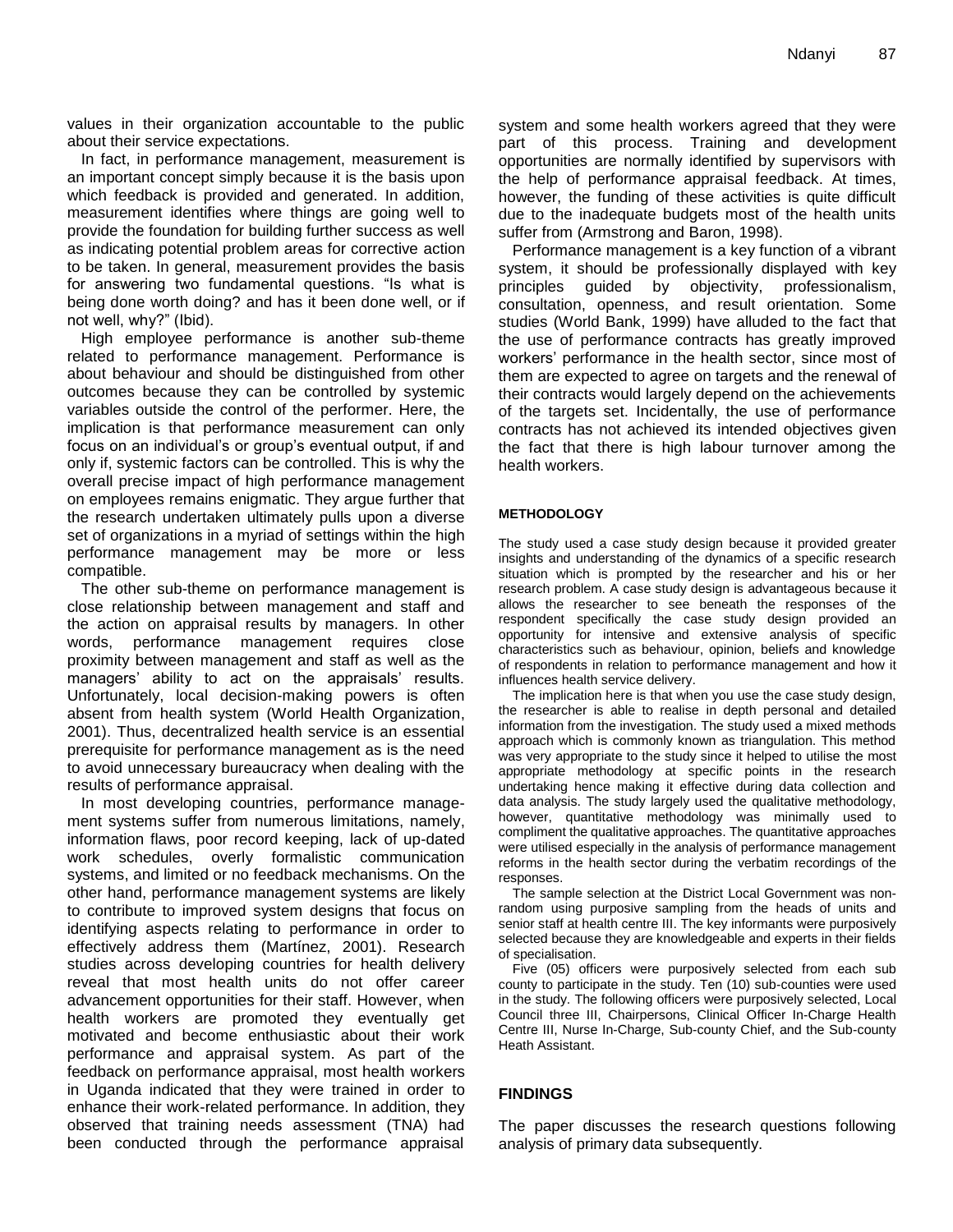| <b>Response</b> | <b>Frequency</b> | Percentage |
|-----------------|------------------|------------|
| Yes             | 40               | 80         |
| No              | 08               | 16         |
| Not sure        | 02               | 04         |
| Total           | 50               | 100        |

**Table 1.** Whether there is a functional performance management system in the health sector facilities (n=50).

Source: Author's Primary Data.

**Table 2.** The link between performance management in the health care facilities and sanctions and rewards framework.

| <b>Response</b> | <b>Frequency</b> | Percentage |
|-----------------|------------------|------------|
| Not linked      | 03               | 06         |
| Linked          | 07               | 14         |
| Weakly linked   | 40               | 80         |
| Total           | 50               | 100        |

Source: Author's Primary Data.

Table 1 shows that the majority (80%) of the respondents are aware that there is a functional performance management system in the health service facilities in Uganda. It is clear that health workers at all levels are involved in the performance appraisal process. All government institutions are involved in the process of performance appraisal right from the lowest to the higher officer in the health facilities. It is also clear that no health worker can be confirmed in his or her appointment unless he or she has up-to date performance appraisal forms for at least two sets, that is, a minimum of six months with assessment of three (3) months each. One Key Informant (KI) observed that: Performance appraisal in the healthcare facilities goes on like in any other public service institution using the same calendar that follows a normal financial year for staff who are confirmed in their appointments. For those on probation, they are supposed to be appraised after three months so that by the time they have completed six months they have two sets of appraisals done on a three monthly basis. The appraisal has four important stages: (a) performance planning which is carried out in one of the last month of the preceding financial year in preparation for the following financial year; (b) secondly, there is performance monitoring. This is the continuous assessment of the employee to ascertain whether he or she is on course. (c) Then, there is the performance assessment. This is done periodically but finalized at the end of the financial year; it must be completed by the second week of July each year. (d) Lastly, there is the performance improvement plan. This comes after the appraisal process has been completed and the health workers agree on areas that need intervention either through training or any other

form of capacity enhancement.

Table 2 shows that the majority (80%) of the respondents agree that performance management is weakly linked to the rewards and sanctions framework. For performance management to have a direct linkage with the rewards and sanctions framework there is need to systematically utilize the reports of the appraisal process in a more elaborate manner by summarizing the key issues and then identifying action points. Some of the recommendations could be to intervene through shortterm or long-term training, a mentoring session or an attachment. The other recommendations could be rewards for good performance in form of a certificate, a handshake, the 13th cheque, a holiday for a staff and family or sanctions could be a warning, reprimand or dismissal from the public service, demotion, and reduction in salary, or appearing before a Rewards and Sanctions Committee to explain one's defence if any.

Table 3 illustrates the respondents' opinion on whether the use of performance contracts is necessary for accounting officers in healthcare institutions. The majority (70%) of the respondents agree with the view that accounting officers in healthcare facilities should use performance contracts. Performance contracting is a management tool where performance targets are set at the beginning of the assessment year and the assessment is done at the end of the assessment period (Financial Year). The performance is monitored throughout the year specifically during quarters 1, 2, 3, and 4. At the end of the financial year, there is a detailed assessment of the officer in line with the performance targets that were set out at the beginning of the financial year.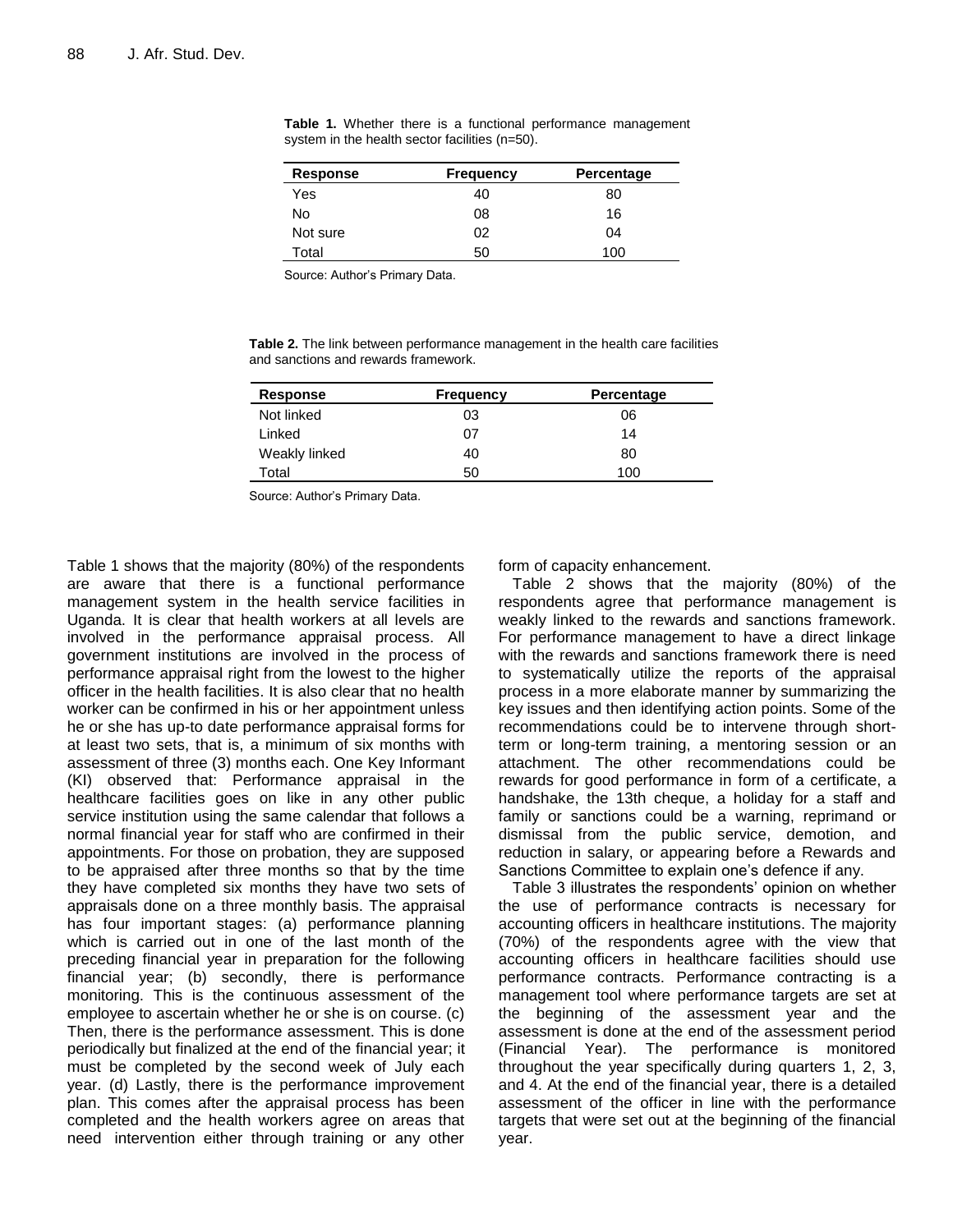**Table 3.** The necessity for accounting officers and health care facilities to use performance contracts (n=50).

| Response | <b>Frequency</b> | Percentage |
|----------|------------------|------------|
| Yes      | 35               | 70         |
| No.      | 15               | 30         |
| Total    | 50               | 100        |

Source: Author's Primary Data.

**Table 4.** Benefits of using performance contracts in a healthcare facility (n=50).

| <b>Response</b>                         | <b>Frequency</b> | Percentage |
|-----------------------------------------|------------------|------------|
| Improves performance                    | 15               | 30         |
| Determines employee contracts           | 03               | 06         |
| Puts employees on their toes to deliver | 25               | 50         |
| Leads to client satisfaction            | 07               | 14         |
| Total                                   | 50               | 100        |

Source: Author's Primary Data.

The respondents observed that Accounting Officers/ Hospital Directors for Regional Referral Hospitals (RRHs) and Medical Superintendents for general hospitals should be put on performance contracts so that they are monitored continuously, quarter by quarter, based on the performance targets they will set in the first quarter. By implication their terms of appointment may also need to change so that they are appointed on contract terms. In the event that they do not perform to the expectation of the appointing authority then, their contracts would not be renewed. The essence here is that performance will greatly determine the renewal of appointment of the accounting officers.

The policy shift to performance contracting is still a big challenge not until all parties are brought on board or enough training is undertaken for all staff. Supervision by appraisers remains a critical challenge, even at the ministry level, a minister has no capacity to supervise and meaningfully appraise the permanent secretary. Even the current arrangement where the head of the public service supervises the permanent secretary, it is still complicated because these two officers are far apart from each other. Besides, the head of public service is too busy to supervise around thirty one (31) permanent secretaries. Yet there are several benefits that can accrue from the utilization of performance contracts (Table 4).

Table 4 shows that responses from the 50 key informants (KIs) who were interviewed on the benefits of using performance contracts for staff of the healthcare facilities. The majority (50%) of the respondents observed that performance contracts (PC) would lead to employees being put on their toes to deliver. The performance contract or performance agreement tool aims at ensuring that what is planned at target setting is actually delivered. Supervisors or appraisers ensure that smart target setting is carried out at the beginning of the planning period, and when these targets are agreed on, the appraisers continuously monitor the appraises throughout the year, that is, quarters I, II, III and IV.

Performance contracts put the employee on his or her toes to deliver in a timely manner. The performance contracting or agreement emphasizes output and timely results. The respondents were of the view that when the tool is administered to staff because it emphasizes results, there are a number of benefits that accrue from this, such as timely delivery of results or outputs, timely feedback, timely responses, and timely monitoring and evaluation (M&E). Improvement in staff performance (30%) is obviously one of the benefits of performance contracting when health workers agree on their targets and the assessment period, then, staff performance will obviously improve and when staff performance improves productivity will be high, and attendance to duty (that is, doctor-patient attendance) will also be high, the delivery of medicine will also heighten and the level of hygiene in the health facilities will improve. All these compounded together will lead to limited mortality rates in the healthcare facility. With improved staff performance, respondents argued that this will lead to client satisfaction (14%) and patient recovery levels as a result of hard work and commitment to patients by the health workers.

Much as performance management can lead to client satisfaction, its implementation faces several challenges as shown in Table 5.

Results from Table 5 clearly indicate that most respondents observe that the absence of performance monitoring (50%) is one of the biggest challenges facing performance management in the health sector. The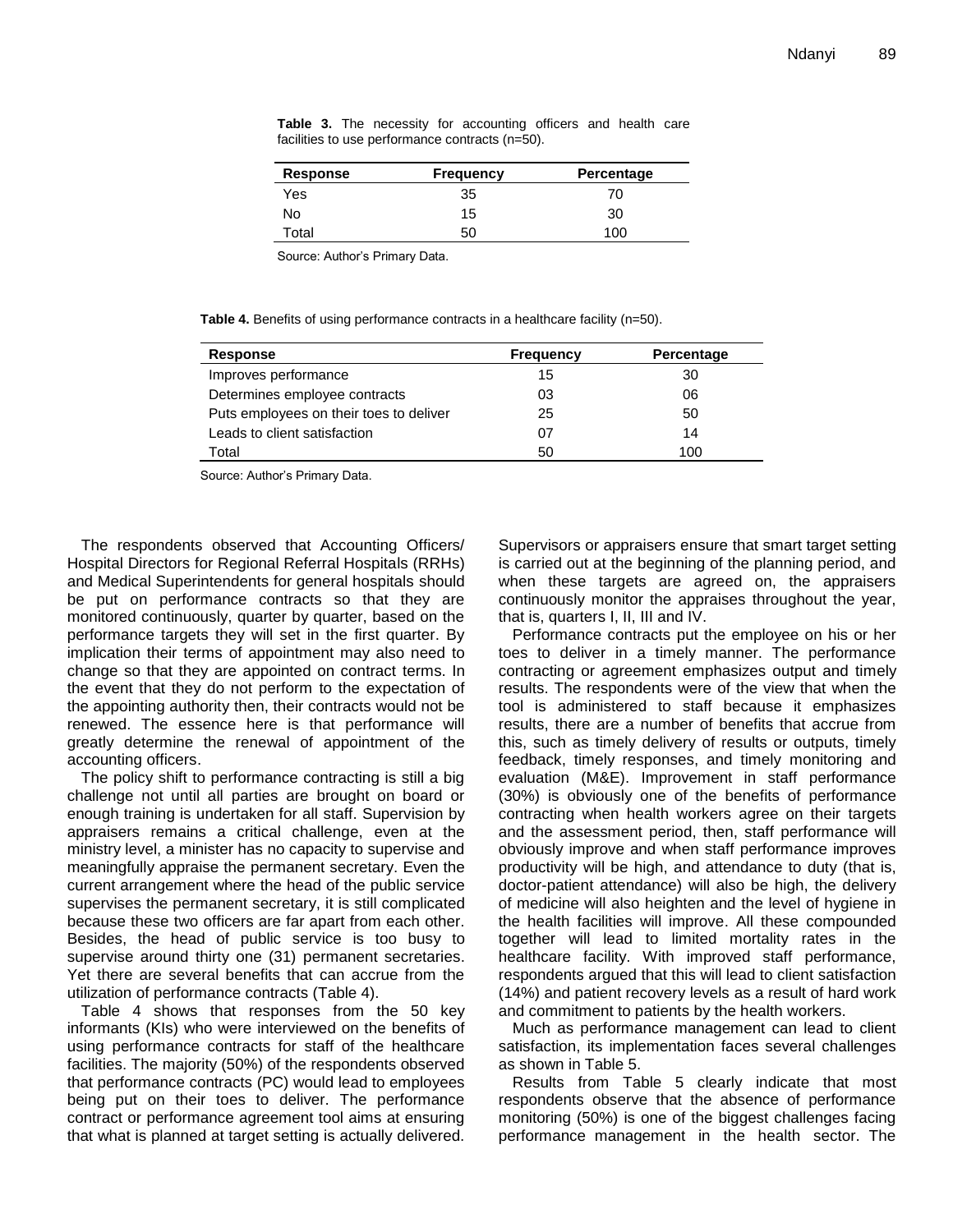| <b>Response</b>                                        | <b>Frequency</b> | Percentage |
|--------------------------------------------------------|------------------|------------|
| Failure to utilize performance reports                 |                  | 14         |
| Inability to use the appraisal tool by some appraisers | 10               | 20         |
| Absence of performance monitoring                      | 25               | 50         |
| Late performance planning                              | 08               | 16         |
| Total                                                  | 50               | 100        |

**Table 5.** Challenges facing performance management in health care facilities.

Source: Author's Primary Data.

**Table 6.** Ways how to improve the use of modern performance management initiatives (n=50).

| Response                                                | <b>Frequency</b> | Percentage |
|---------------------------------------------------------|------------------|------------|
| Introduction of performance contracts to health workers | 25               | 50         |
| Utilize performance reports                             | 07               | 14         |
| Revitalize the rewards and sanctions framework          | 15               | 30         |
| Continuous Professional Development (CPD) for all staff | 03               | 06         |
| Total                                                   | 50               | 100        |

Source: Author's Primary Data.

process of performance management begins with the process of planning where targets are identified and set, and it is those targets that are constructed in a performance plan clearly spelling out the key performance outputs, performance indicators and performance targets. Once this has been done then the plan is used to continuously monitor how the targets are being achieved throughout the assessment period. Unfortunately, most employers and employees do not do performance monitoring; they wait until it is time to assess performance at the end of the assessment period or financial year. This is therefore a big challenge because one cannot wait to assess an employee after one year when he or she has been performing the tasks that he or she set out to achieve at the beginning of the assessment period (July of each year).

There is also a need to use modern performance management initiatives to improve on performance planning (Table 6).

In Table 6, the interview results indicated that the introduction of performance contracts to all health workers (50%) is the most appropriate mechanism for improving performance management initiatives in the healthcare units. A performance contract is an agreement between the individual employee and the Government of Uganda promising to deliver quantifiable targets within one financial year. Performance contracting improves the culture of work within the healthcare facilities. It envisages that every health worker at any service point will sign an agreement with government clearly stating that at the end of a particular financial year, one should be able to accomplish certain targets.

# **DISCUSSION**

Several issues were considered pertinent to this study. Performance contracting is one of them. Performance contracting is a clear assessment tool which every employee can sign with his or her superior on behalf of government at the end of every financial year. The employee is evaluated against the targets he or she has made vis-à-vis the agreed goals by making this assessment at the end of the assessment period to see the outputs that were set at the beginning of the financial year. Overall, the assessment tool brings out high levels of accountability among the health workers. This result is supported by Perry and Toonen (1996) who state that: Performance management is expected to increase accountability because clear and explicit managerial targets, combined with managerial autonomy and incentives to perform, make it easier to establish the basis for managerial accountability and to achieve the outputs at planning.

The respondents observed that there is no doubt that performance contracting is an appropriate performance management tool which has to be rolled out to all officials in the public service.

The other mechanism of improving performance management is revitalizing the rewards and sanctions framework. This tool was introduced in the public service about four years ago. The respondents ranked it at 30%. This framework is an accountability tool which was introduced in the public service around 2012, its aim was to enforce performance in the public service which uses a variety of methods such as attendance biometric data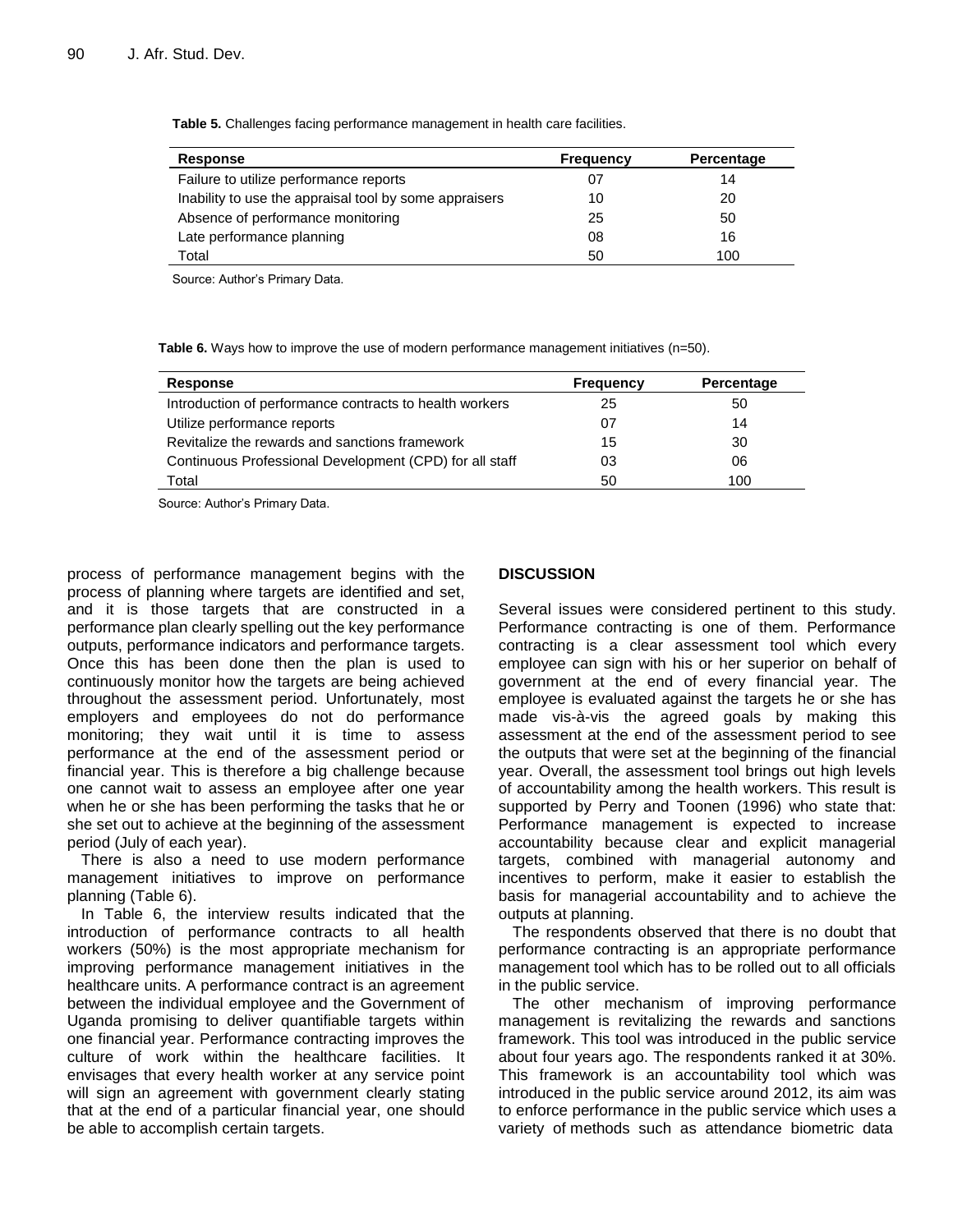capture system, use of cameras, and manual attendance registers. The framework has two distinct pillars. The first pillar emphasizes the reward side of an employee which the accounting officer at every government facility should plan for the various reward items. Characteristically, they do not need to be very expensive, an employee may be recognized before a staff meeting for excellent performance, may get an offer of a holiday abroad with a family, may receive certificates of merit, or end of year parties for staff may be organised. The second pillar deals with the sanctions side. This pillar demonstrates a clear approach on the sanctioning of staff. This should be in tandem with the existing regulations such as the Public Service Standing Orders, the Public Service Act, and the Public Service Commission Regulations. Sanctioning is obviously the negative feedback to the employee for failure to do his or her part of the bargain. However, it should be done professionally so that staff does not lose morale and self-esteem.

The other mechanism the respondents identified is the "utilization of performance reports" (14%). Many performance reports are never attended to, let alone being prepared. It is proper to produce reports for all performance related activities. Whenever these exercises are conducted reports should be discussed at senior management level so that officers can pick them up for immediate action. Otherwise, when reports are never presented to senior management, they are not enforceable. Furthermore, the respondents observed that a report gives either positive or negative feedback, no matter the nature of the reports, they must be given out otherwise it will not make sense to carry out performance evaluations when they are never released. It is pertinent to engage in meaningful feedback to the two parties, appraiser and appraise. It is advisable to be involved in performance measurement which encourages proactive engagement rather than combative engagement. This view is supported by Rock et al. (2014) when they note that: typical feedback is not motivating, rewarding or pleasant; employees often perceive feedback and ratings as negative. This usually degenerates into a fight or defensive response hence limiting the perspectives and possibilities for learning with intensions of improved performance.

Hence, it is proper to bring out reports that are objective whether or not they give negative or positive feedback. Any feedback should be able to elicit response that addresses the given problems and in time.

The last mechanism according to the respondents (6%) is CPD. Far from following the normal class engagement, the CPD is a continuing process which involves informal approaches of a health worker to maintain and improve standards of medical performance through skills, attitudes, and knowledge development. One key informant (KI) who spoke on CPD said: CPD is an important mechanism that we can use to improve performance management in the healthcare facility. It is an approach which is self-driven; you do not need to wait for directions

but you can know through interactions, experience and sharing with colleagues.

The respondents further argued that CPD is a learning approach where the Ministry of Public Service releases a policy framework on how to carry on with it for individual employees, departments or institutions. The respondents stated that CPD is a framework that may require documentary processes when starting to engage with it. Also, it emphasizes self-direction, self-motivation and it is not driven by supervisors or heads of department. It also focuses on attaining skills. Finally, CPD demands that the learning process should include both formal and informal interactions. One Kl observed as follows: CPD is very relevant intervention in the performance management debate that can raise or improve the standards of employees especially health workers in the following ways: (i) promotion of individual professional development, (ii) guiding towards achieving goals, objectives and outputs, (iii) focusing on individual employees on their career planning and progression, (v) promoting demonstrated individual employee professional standards and competences.

Henceforth, CPD is a key pillar in performance management given the arguments raised by the respondents. These arguments resonate with views expressed by Feldacker et al. (2017) who noted that: CPD is often closely associated in the literature with appraisal and revalidation and was also linked to performance management not only was CPD described as inspirational, it was also to be considered as being owned by the individual and not run by any agency. CPD is also depicted as keeping up-to-date with knowledge, skills and attitude clinically, managerially and professionally.

In a nutshell, CPD is a critical element that moves performance management as a paradigm to another level in the delivery of healthcare service to the population.

In summary, the responses of the KIs interviews reveal that the mechanisms that should be put in place to improve the use of modern performance management initiatives are introduction of performance contracts to all staff, revitalization of the rewards and sanctions framework, utilization of performance reports, and CPD for all staff.

On another note, it should be realized that although PSRs have attempted to improve the delivery of health services in Uganda, a number of challenges need to be addressed. One key issue that emerges from the findings is that of health workers retention. Much as trained health workers are attracted by many health units, they work for a short time and look out for better paid opportunities. It is important that the remuneration of health workers, through the development of a Performance Based Pay Model, should be enhanced to match the conditions of living within the country. The introduction of a Performance Based Pay Model will encourage health workers to work hard and most importantly, cause them to be retained. The strategy aims at pay for hard work,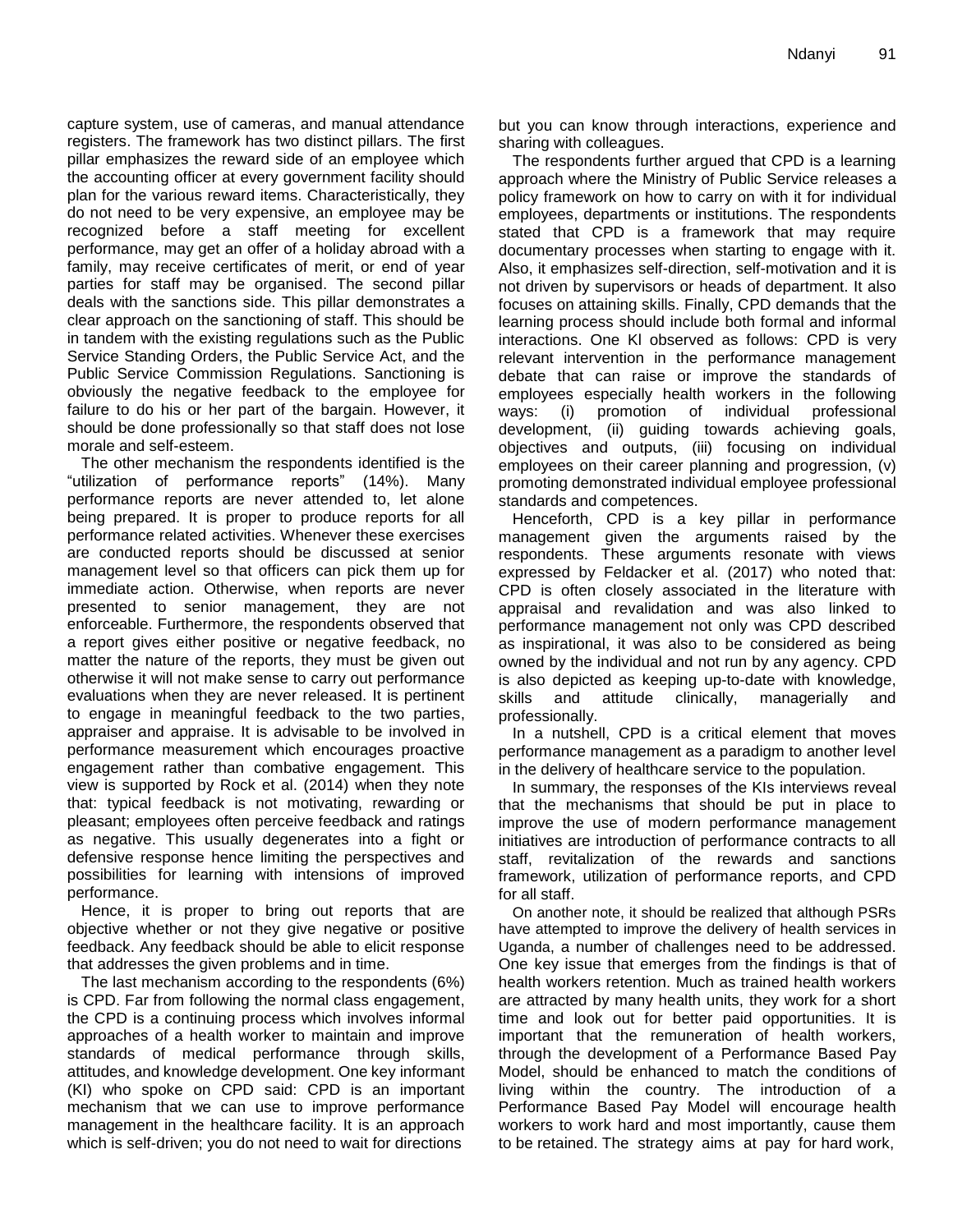resilience, and commitment from the workers. This model can be utilized to increase productivity, staff motivation and retention, thus improving on client satisfaction in most of the units.

When employees know that their input will be rewarded with what is worth taking home, there is a tendency for them to put in extra effort so that their productivity increases and, hence, the organization benefits from this extra effort which justifies the need for performance based pay. Health workers' performance can be assessed in terms of duty attendance, patient/client care, overtime incidents, patients' follow-ups, and drug administration. Performance based pay can improve health service delivery as long as it is well-monitored and followed-up closely. The care given to a customer and the possibility of extending his or her work to accomplish the day's work contributes to a worker's performance. Performance can easily be appraised with a clear tool that covers a wide range of aspects such as duty attendance, time management, compliance with the organization's rules and procedures, individual innovation, and competence of the officer or worker.

# **CONCLUSION AND POLICY IMPLICATIONS**

The paper concludes that modern performance management initiatives in the healthcare delivery system can be supported to perform better using the following strategies or mechanisms; introduction of performance contracts to public officers (50%), utilization of performance reports (14%), revitalization of the rewards and sanctions framework (30%), and CPD (6%).

Performance contracting has been introduced in some parts of Africa. Uganda is still in its initial stages of implementing this policy. Performance contracting emphasizes bench making the use of private sector approaches to improve public service delivery (Balogun, 2003). Performance contracting is supposed to engage a public officer to make a commitment at the beginning of a particular financial year and be evaluated at its end. Ideally, performance contracting should move together with performance employee contracting where there are contractual targets agreed between the government and the individual public servant. In the event that the public servant does not perform or deliver the agreed target then he or she will be automatically denied the contract during the renewal of the next contract.

Performance contracting in Uganda is only being applied to accounting officers, directors and heads of departments. It should be noted that the performance contracting being implemented in Uganda emphasizes performance commitment/agreement between the government and the individual employee, implying that if an employee performs well he or she is rewarded and if he or she does not perform well he or she is sanctioned.

The second strategy which the study identified is the

utilization of performance reports. Many activities take place and good reports are generated and yet they are never utilized. The respondents argued that if service delivery in the health sector is to improve, there is need for feedback in form of utilization of the reports that are generated from field inspection, performance appraisal, benchmarking, and M&E reports. Therefore, performance related reports are important in the day-to-day management of employee performance. It is only when there is documented evidence that one can accordingly make an informed decision on an officer's performance. For instance, when performance reports indicate that an officer needs mentoring to perform certain tasks, then until such mentoring takes place the officer's performance will not improve. At the same time, respondents observed that in order to increase compliance to performance reports during appraisal exercise, evaluation indicators should be allocated to every appraiser on the utilization and follow-up on performance reports.

The study also concludes that the revitalization of the rewards and sanctions framework is one of the strategies or mechanisms that can improve or support performance management initiatives in the healthcare facilities. The rewards and sanctions framework was introduced in the Uganda's Public Service for the purpose of improving performance for effective and efficient public service delivery. Rewarding is meant for better performers and sanctions is meant for non-performers who need to be guided, mentored, supervised and reprimanded to ensure that they change their bad ways to improve their performance.

The study further observes that in the past, institutions focused on sanctioning non-performers without focusing on rewarding best performers. This did not encourage performers to work harder or keep up their standard of performance. The respondents observed that performance rewards do not need to be too costly; it is small things that count greatly such as an air ticket for a holiday, a certificate, public handshake, and official notification on the notice-boards for best workers of the year. These are strategies that do not necessarily require huge funding to implement. The respondents observed that for purpose of performance management initiatives, it would matter a lot if the rewards and sanctions framework was revitalized. To them, this would greatly improve the performance initiatives in the health sector where the numbers of patients is too high thus requiring huge human resources.

The study concludes that there is need to introduce CPD as a strategy to enhance performance management initiatives. CPD presupposes a systematic approach beginning from self-individual assessment. This is where an individual employee undertakes to examine his strengths, weaknesses, opportunities and threats (SWOT), analysis of himself or herself to establish the performance needs that he or she must have to deliver on his or her role. After establishing his or her